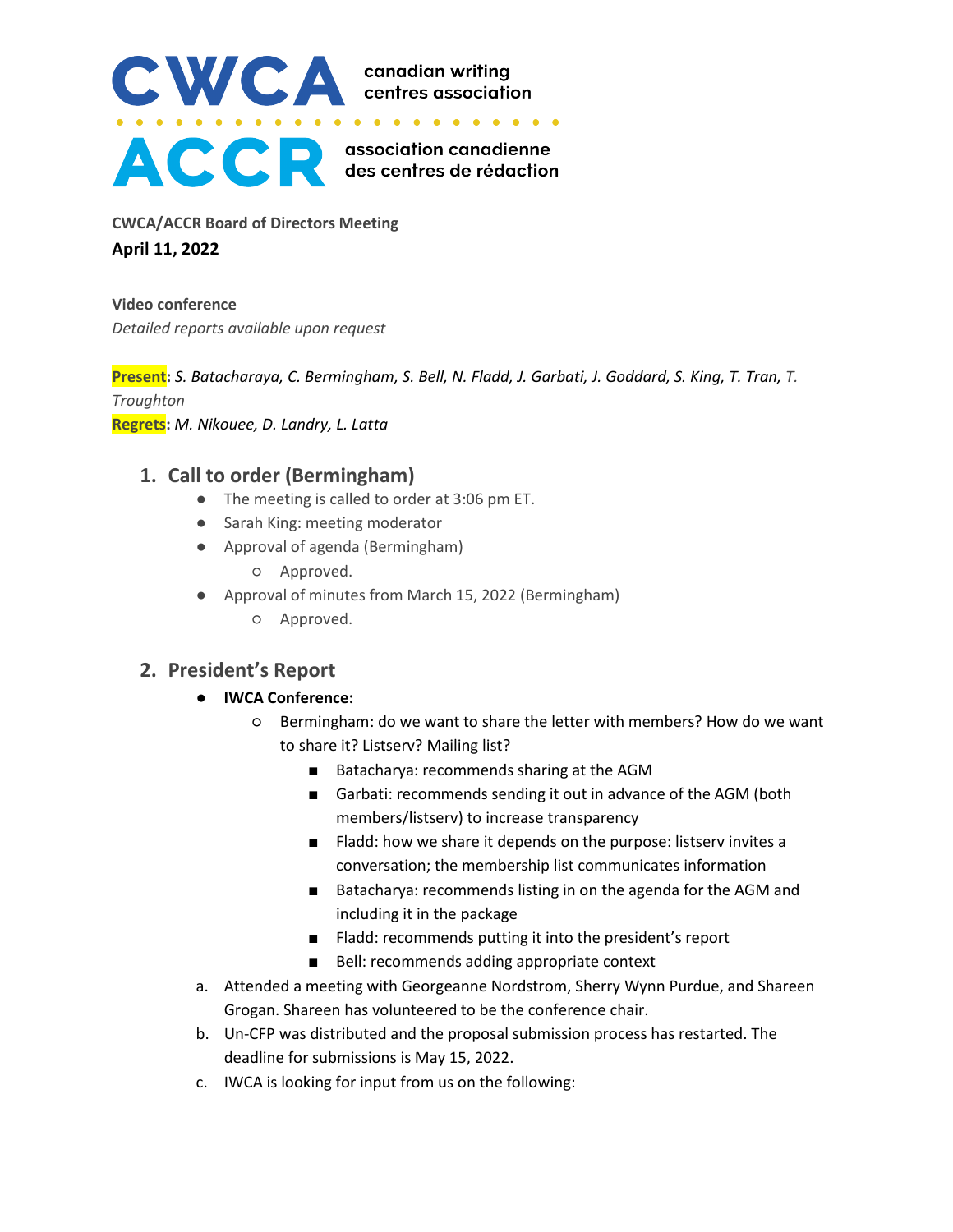# CWCA canadian writing<br>
.......................... ACCR association canadienne

- i. **Recommendations for Featured Speakers**: Are there individuals in this field in Canada who should be invited to give a featured talk during the conference? Vidya was selected last year, and it was such a great talk!! They have asked about French speakers and Indigenous speakers in particular, but they're open to all suggestions. If you have a recommendation, please let me know. **UPDATE re: other speakers:** Two suggestions so far: Dr. Devi Dee Mucina, University of Victoria and Dr. Katja Thieme, UBC. Others?
- ii. On this, they are also interested in sessions from writing centres that might work differently. It made me think specifically about the survey of French writing centres that Frédérique did and whether we might reach out to any schools from that group? Unfortunately, I don't have any details from that survey/report. Perhaps Sarah has or Tessa received materials from Frédérique during transition? **UPDATE re: Francophone speakers:** Sarah King is going to follow up with Frederique regarding the work she did to connect with French institutions. Tessa Troughton is going to connect to bilingual schools regarding potential speakers.
- iii. Keynote Recommendations: Similarly, any recommendations for keynotes are welcome. See suggestions above.
- d. Committee positions: They are looking for volunteers in a number of places. Here's a list of committees and chairs: [link removed] If you're interested in any of these, I can put you in touch with Shareen. There's a need for people on the ground in Vancouver. **UPDATE**: I've sent an email to CWCA folks on the west coast to see if any might be interested in coordinating and helping create the local committee. One positive response so far.
- e. Proposal Reviewers: Reviews will take place between May 15 and 31. If you can help with reviewing proposals, let me know and I'll connect you to Shareen.
- 3. Strategic Planning:
	- a. The BIPOC caucus will be asking for **two representatives** at the next BIPOC Caucus meeting. Following that, we'll set up an initial meeting with all committee members.
- 4. AGM 2022:
	- a. Created a draft agenda and shared it with Jenna. We'll be meeting this week to coordinate communications to members.
	- b. I've contacted those members serving in one-year terms to inquire about interest in renewing or standing again (position-dependent).
		- i. **Up for election:**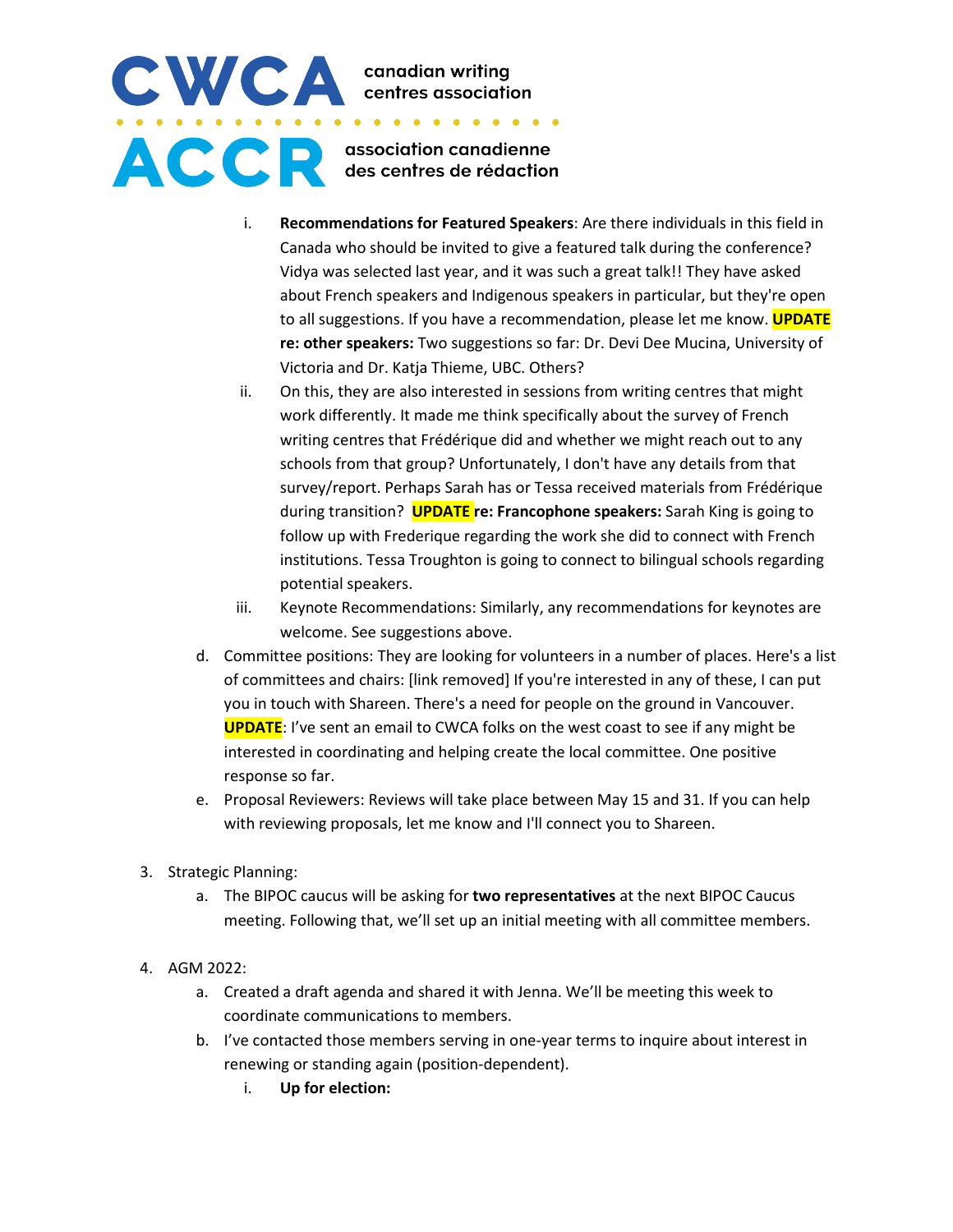

- 1. Treasurer
- 2. Student Member-at-Large
- 3. Francophone representative (current member interested in standing for election again)
- 5. Other:
	- a. I wrote a letter on behalf of CWCA/ACCR for an interview candidate who encountered threats to their application as a result of the vote and letter about the IWCA CFP. This was suggested in the joint meeting with the BIPOC Caucus as something the candidate could present if required, and I was happy to provide.

**ACTION**: Bermingham to add information re: letter to IWCA to the president's report for the AGM

#### **6. Conference 2022 planning (Bell)**

- It's going well!
	- I've spent several hours working on the design of conference web pages on CWCA/ACCR website.
	- Conference committee feedback: easy to navigate & things look good.
- If you want to check it out & supply feedback click on this link: [link removed]
	- Use XXX to login
- Platform for connecting with volunteers and building in social time?
	- Concerns with Whatsapp; suggestions for Telegram, Signal, Discord, Slack
	- Suggestions for simplicity: open zoom room, Slack
	- Student perspective: suggests yet another app/platform is not ideal; supports zoom link
- Next:
	- Contact all presenters with instructions & info
	- Contact poster session presenters with instructions & info
	- Get registrations up
	- Assign moderators to panels & other events
- **Pilcrow Retreat:**
	- Registration is open!! **<https://cwcaaccr.com/cwca-accr-conference/pilcrow-studio/>**
	- Now that this is up and the term is coming to a close, we will begin circulating information about the retreat and getting registrations up!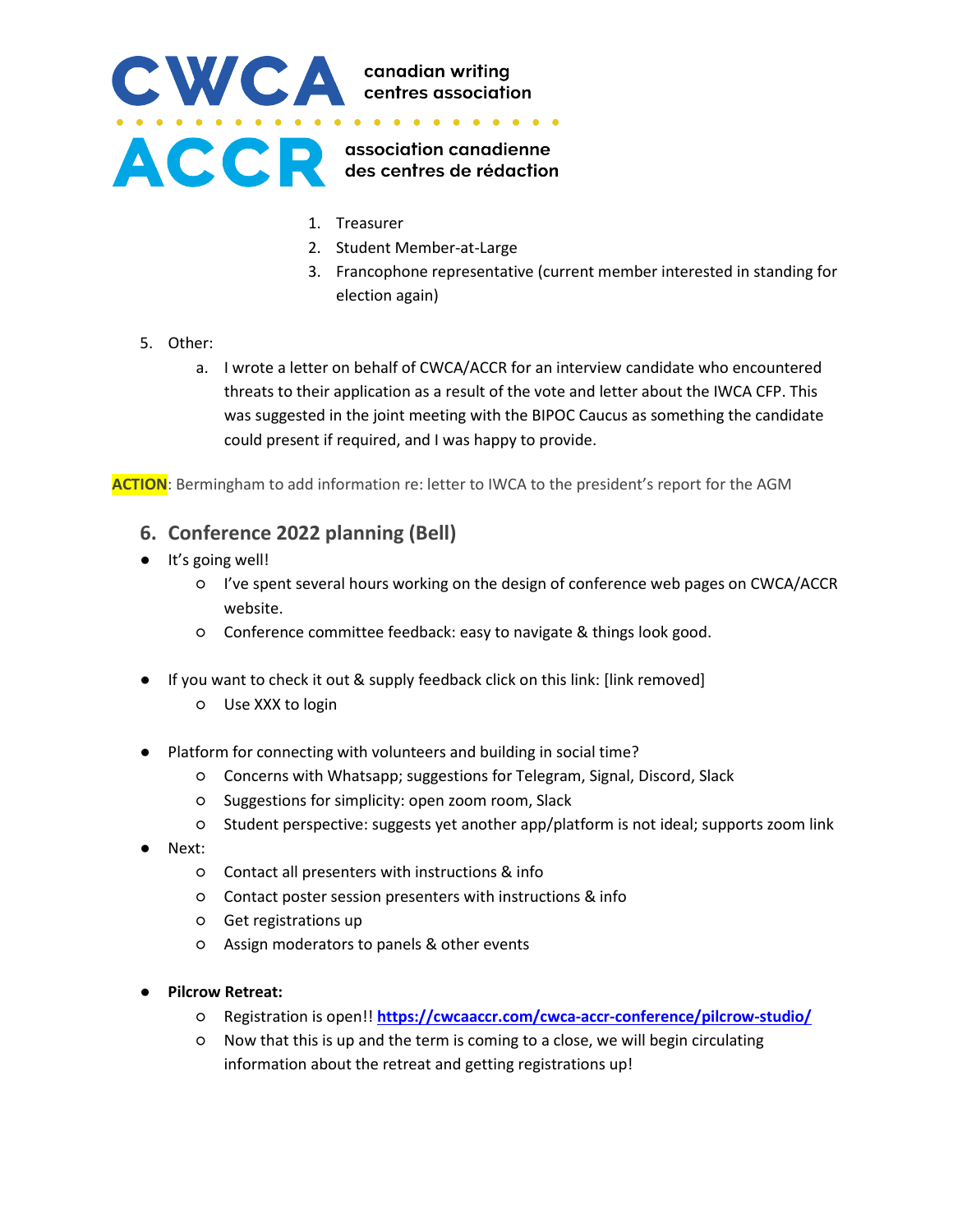# CWCA canadian writing<br>centres association  $\begin{array}{cccccccccccccc} \bullet & \bullet & \bullet & \bullet & \bullet & \bullet & \bullet & \bullet \end{array}$ **ACCE** escentres de rédaction

#### **ACTION**: CONTINUE BEING AWESOME ;)

Board members: please consider signing up and/or promoting for social part of the conference Board members: Email Stevie with suggestions for social platforms Call for Editors for special section of Discourse & Writing/Redactologie (ask board members first?)

# **4. CWCA/ACCR BIPOC Caucus**(Batacharya)

- 1. Friday, April 8, 2022 CWCA/ACCR Board and BIPOC Caucus meeting [link removed] highlights:
	- a. BIPOC Caucus will contribute at the AGM (content tbc.)
	- b. CWCA/ACCR letter in support of board member
	- c. The caucus will discuss participation in the strategic planning at our next meeting.

**ACTION**: Sheila and Jenna to set up next board and Caucus meeting for after the CWCA/ACCR **Conference** 

#### **5. Treasurer's Report (Garbati)**

- Audit Quotes:
	- Nicole Stewart at MDP via email: I shared our income statement. Her fees \$5000 plus \$1000 for first year transition to Accounting Standards for Not-for-Profit Organizations (this would require the set up of financial statement note disclosures and a threecolumn balance sheet presentation and potential adjustment to the opening net assets). Nicole is willing to give a discount on the fee such that the total fee would be \$3000 in the current year and subsequent years there would be a small inflation increase of 2% per year (on \$3,000) assuming no significant changes. CONTACT: Nicole Stewart stewart@mdp.on.ca
	- Jean Pritchard at BDO via MS Teams: I shared our income statement and spoke with her about our organization. She suggested as a first step, we have a professional accountant prepare a "Notice to Reader" which will show our members we've had an external expert review our financial statements. This will be \$1500-2000. The first year is a bit higher in cost as the accountant will be starting from scratch. The accountant will prepare a balance sheet and income statement; they'll need access to items like our bank records, income statement records as far back as possible. She asked if we had ever filed a corporate tax return - T2 (we haven't as far as I know). The accountant could help us catch up on filing this if we choose to (they'll need our initial articles of incorporation). Many not-for-profits do not file this, especially when they're way under threshold levels (hundreds of thousands of dollars) like CWCA is.

To prepare an audit file, it'll be about \$6000-\$7000, so it may not be necessary or worth it for CWCA at this time.

CONTACT: Jean M. Prichard - JPrichard@bdo.ca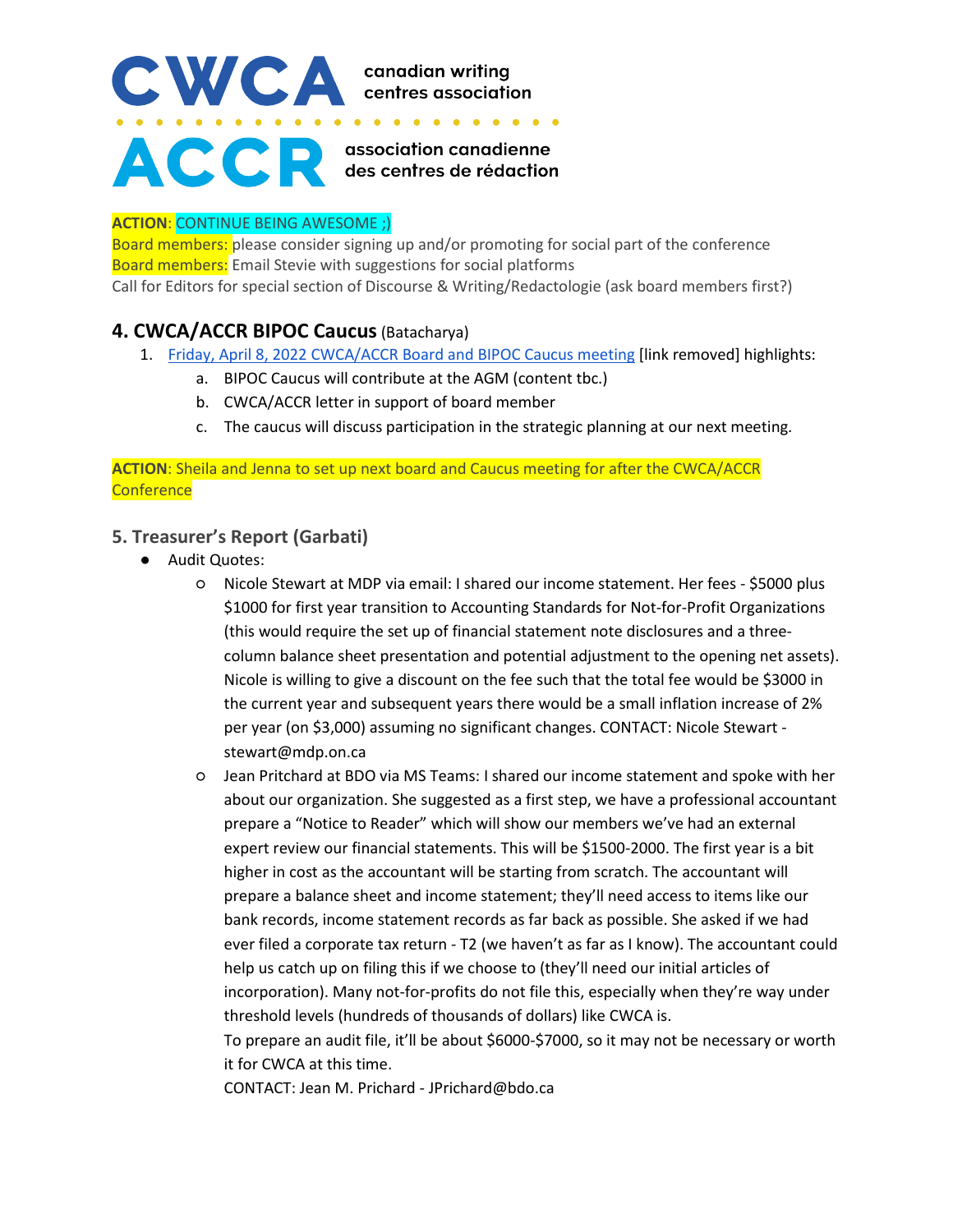

- At the moment, I recommend the incoming treasurer/executive committee move ahead with Jean Pritchard at BDO and prepare a "notice to reader."
	- Motion: be it resolved that the board engage an professional accountant to prepare a "notice to reader" (Garbati)
		- Seconded by King
		- All in favour; motion passes
- Conference Registration (as of April 10): 51 (including 5 free, 6 at a reduced rate)

**ACTION**: Jordana to check in re: timeline for "notice to reader"; will be a task either for Jordana or new Treasurer Will

### **6. CASDW Report (Landry)**

● Nothing to report

**ACTION**: Continue being awesome!

#### **7. Report from Membership Chair (Fladd)**

● 10 people registered for Pilcrow retreat!

**ACTION**: Fladd will continue to promote, and will continue to be awesome

#### **8. Report from Digital Media Chair and CWCR/RCCR (Latta)**

- Uploaded to website Jan 18 and Feb 14 meeting minutes (as approved at March meeting)
- Last couple of weeks, tweeted regularly about the CWCA/ACCR conference to encourage registration.
- Posted description of Advocating for Antiracist Approaches to Writing in the Canadian Postsecondary Context [link removed], Tues, May 3, 12-2pm EDT, linked from Upcoming Events
- Also tweeted about event (Sarah emailed to CWCA listserv).

**ACTION**: continue being awesome!

#### **9. Student Member-at-Large (Tran)**

● Nadine and I sent out the recruitment for Peer Tutor Club facilitators on March 29, 2022. We have received one (1) response Mohsen Moghaddam

**ACTION**: Tran will contact Mohsen, create Peer Tutor Club Facebook group, and invite peer tutors to join (Fladd will help with this)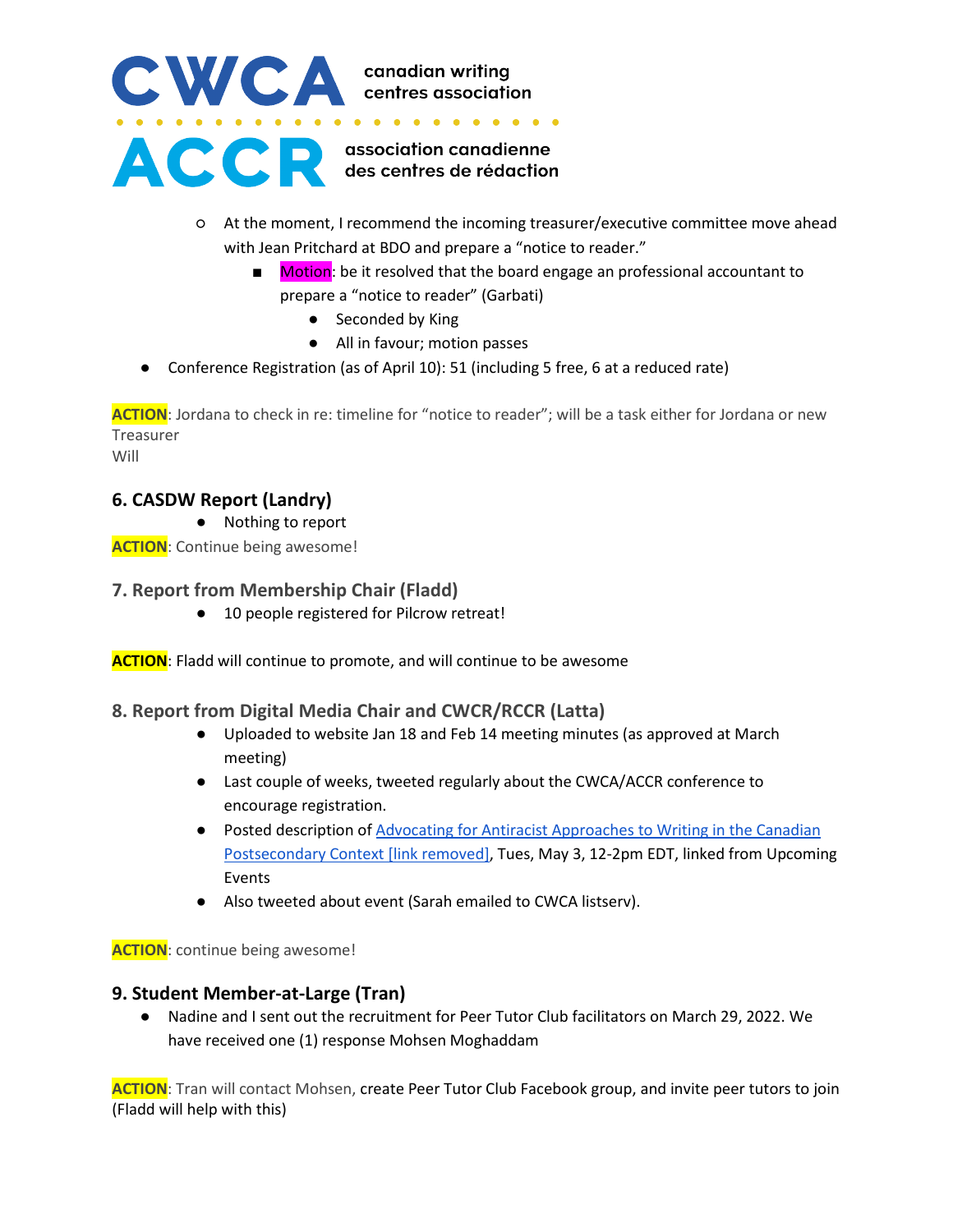

#### **New Business:**

- **10.** AGM/Elections/Reports (Bermingham)
	- Posting AGM minutes and board positions
		- When we send out AGM meetings, we can also post positions (Jordana and members-at-large)
		- Motion: Be it resolved that the two member-at-large positions be extended for 1 year (Bermingham)
			- Fladd seconded
			- All in favour; motion passes
	- Batacharya: suggests new position: BIPOC Caucus Coordinator
		- Bermingham: this means a Bylaw change; would have to go to membership for approval for AGM
		- King: can post as an ex-officio position for the next year
		- BIPOC Caucus would nominate a member of the Caucus; however, this person wouldn't be able to vote
		- Bell and Garbati: recommend moving a member-at-large position to a BIPOC Caucus Coordinator
		- Bermingham: member-at-large positions are elected, while the Coordinator would be a decision made by the Caucus
		- *Discussion from members around position*
		- Batacharya to bring this to next Caucus for discussion and will recommend a fair and transparent way to move forward before AGM
	- Review minutes from last AGM to circulate to membership so they can be approved at the next AGM. Also, what do we want to do for our next conference? Virtual? Inperson? Hybrid?

ACTION: Batacharya and Bermingham: create a description for the BIPOC Caucus Coordinator; circulate via email for board approval (before April 26)l

**11.** Reminder: Antiracist Advocacy Session: Tuesday May 3, 12 noon to 2pm (King)

● Updates on planning for CWCA/ACCR Antiracist Advocacy session

**12.** Canadian Tutoring Accreditation Program (LSAC) (Goddard)

- Session 1: April 12, 11-12 PST
- Session 2: April 21, 10-11 PST

*Meeting end 4:30 pm ET*

**\_\_\_\_\_**